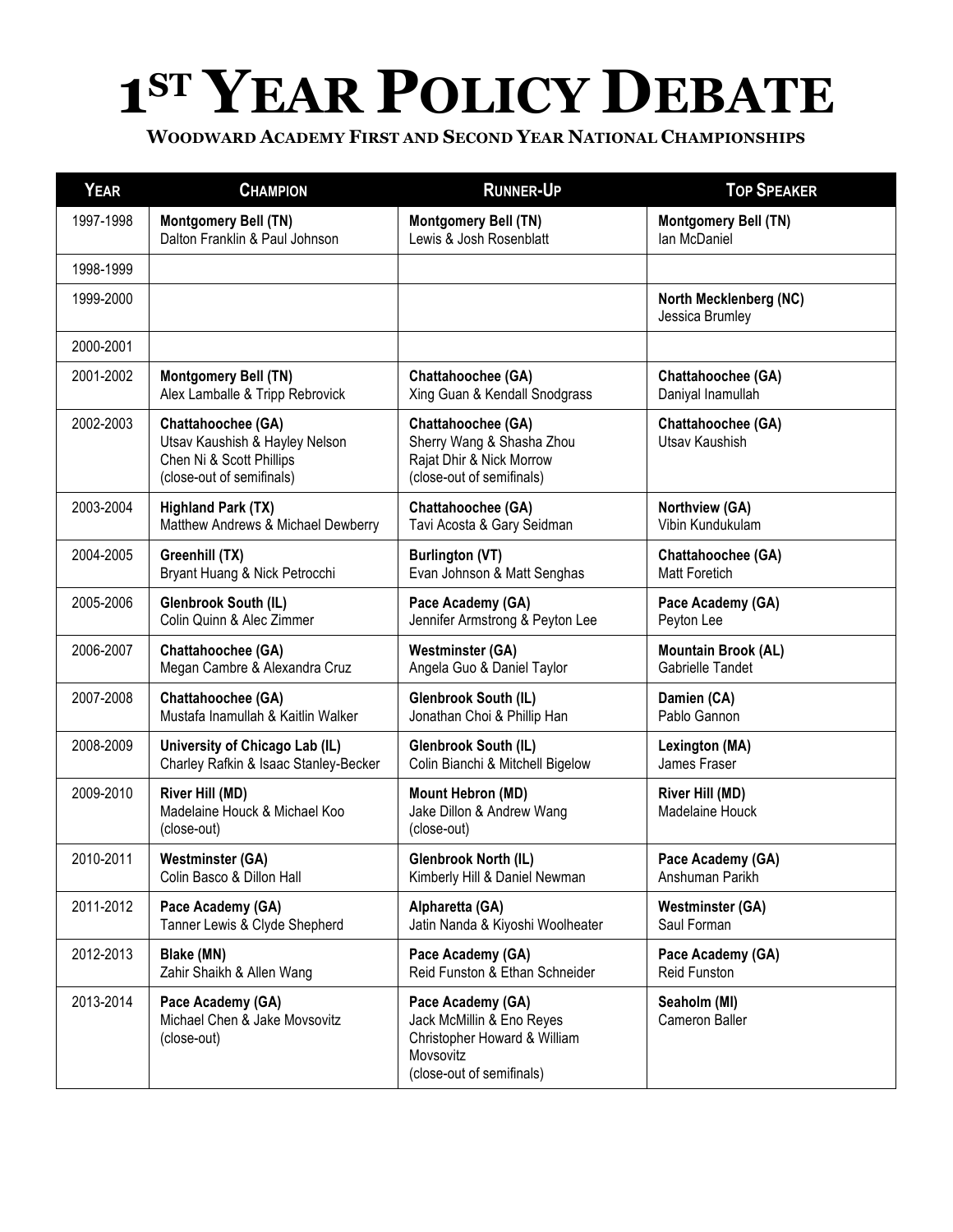## **2ND YEAR POLICY DEBATE**

| <b>YEAR</b> | <b>CHAMPION</b>                                        | <b>RUNNER-UP</b>                                    | <b>TOP SPEAKER</b>                  |
|-------------|--------------------------------------------------------|-----------------------------------------------------|-------------------------------------|
| 1997-1998   | <b>Albuquerque Academy (NM)</b>                        | Caddo Magnet (LA)                                   | Caddo Magnet (LA)                   |
|             | Ian Bourland & Sam Brown                               | Sameer Asher & Nermin Ghali                         | Nermin Ghali                        |
| 1998-1999   |                                                        |                                                     |                                     |
| 1999-2000   | <b>Portage Central or Northern (MI)</b>                | <b>West Des Moines Valley (IA)</b>                  | Iowa City West (IA)                 |
|             | ?                                                      | Spencer Johnson & Vikas Kumar                       | Jing Luo                            |
| 2000-2001   |                                                        |                                                     |                                     |
| 2001-2002   | <b>Colleyville Heritage (TX)</b>                       | <b>Cedar Rapids Washington (IA)</b>                 | <b>Portage Central (MI)</b>         |
|             | Jonathan Lewis & Jason Murray                          | Cara Bader & Daniel McNeme                          | David Thaisrivongs                  |
| 2002-2003   | Milton (GA)                                            | <b>Brookfield Central (WI)</b>                      | <b>Montgomery Bell (TN)</b>         |
|             | Nick Ciarochi & Todd Mitchell                          | Zack Brown & Amit Bindra                            | Alex Lamballe                       |
| 2003-2004   | <b>Bishop Guertin (NH)</b>                             | <b>Brookfield Central (WI)</b>                      | <b>Carrollton Sacred Heart (FL)</b> |
|             | Jack Ewing & Mark Presenti                             | Alex Twinem & Ann Yuan                              | Yvanna Cancela                      |
| 2004-2005   | <b>Westminster (GA)</b>                                | Dallas Jesuit (TX)                                  | Montgomery Bell (TN)                |
|             | Priyanka Anand & Stephen Weil                          | Mark Offenbach & Ryan Stevens                       | <b>Kyle Davis</b>                   |
| 2005-2006   | <b>Burlington (VT)</b>                                 | <b>Glenbrook South (IL)</b>                         | Glenbrook North (IL)                |
|             | Evan Johnson & Matt Senghas                            | Winston Luo & Grant Peretz                          | Stephanie Spies                     |
| 2006-2007   | <b>Westminster (GA)</b>                                | <b>Bishop Guertin (NH)</b>                          | <b>Bishop Guertin (NH)</b>          |
|             | Rajesh Jegadeesh & Anshu Sathian                       | Katryna Cadle & Chris Power                         | Chris Power                         |
| 2007-2008   | <b>Bronx Science (NY)</b>                              | Chattahoochee (GA)                                  | Damien (CA)                         |
|             | Regan Bozman & Andrew Markoff                          | Joshua Lee & Kaavya Ramesh                          | Reid Ehrlich-Quinn                  |
| 2008-2009   | <b>Mountain Brook (AL)</b>                             | Marquette (WI)                                      | Marquette (WI)                      |
|             | Kevin Jiang & Lee Quinn                                | Michael Hoffmann & Jack Mackay                      | Michael Hoffmann                    |
| 2009-2010   | Glenbrook South (IL)                                   | Greenhill (TX)                                      | <b>Centennial (MD)</b>              |
|             | Jacob Hurwitz & Donald Thibeau                         | Sankalp Banerjee & Lyall Stuart                     | Srinidhi Muppalla                   |
| 2010-2011   | <b>Stratford Academy (GA)</b>                          | Pace Academy (GA)                                   | <b>Stratford Academy (GA)</b>       |
|             | Andrew Jones & Hemanth Sanjeev                         | Jordan Epstein & Victor Skenderi                    | Andrew Jones                        |
| 2011-2012   | <b>Westminster (GA)</b>                                | Niles West (IL)                                     | <b>Westminster (GA)</b>             |
|             | Mallika Madhusudan & Aaron Smith                       | Theo Noparstak & Jonass Placitis                    | Colin Basco                         |
| 2012-2013   | Harker (CA)                                            | <b>Meadows (NV)</b>                                 | Harker (CA)                         |
|             | Arya Kaul & Ayush Midha                                | Connor Chapkis & William Neme-Micula                | Ayush Midha                         |
| 2013-2014   | Blake (MN)<br>Zahir Shaikh & Allen Wang<br>(close-out) | Blake (MN)<br>Nate Nys & Emma Wexler<br>(close-out) | Blake (MN)<br>Zahir Shaikh          |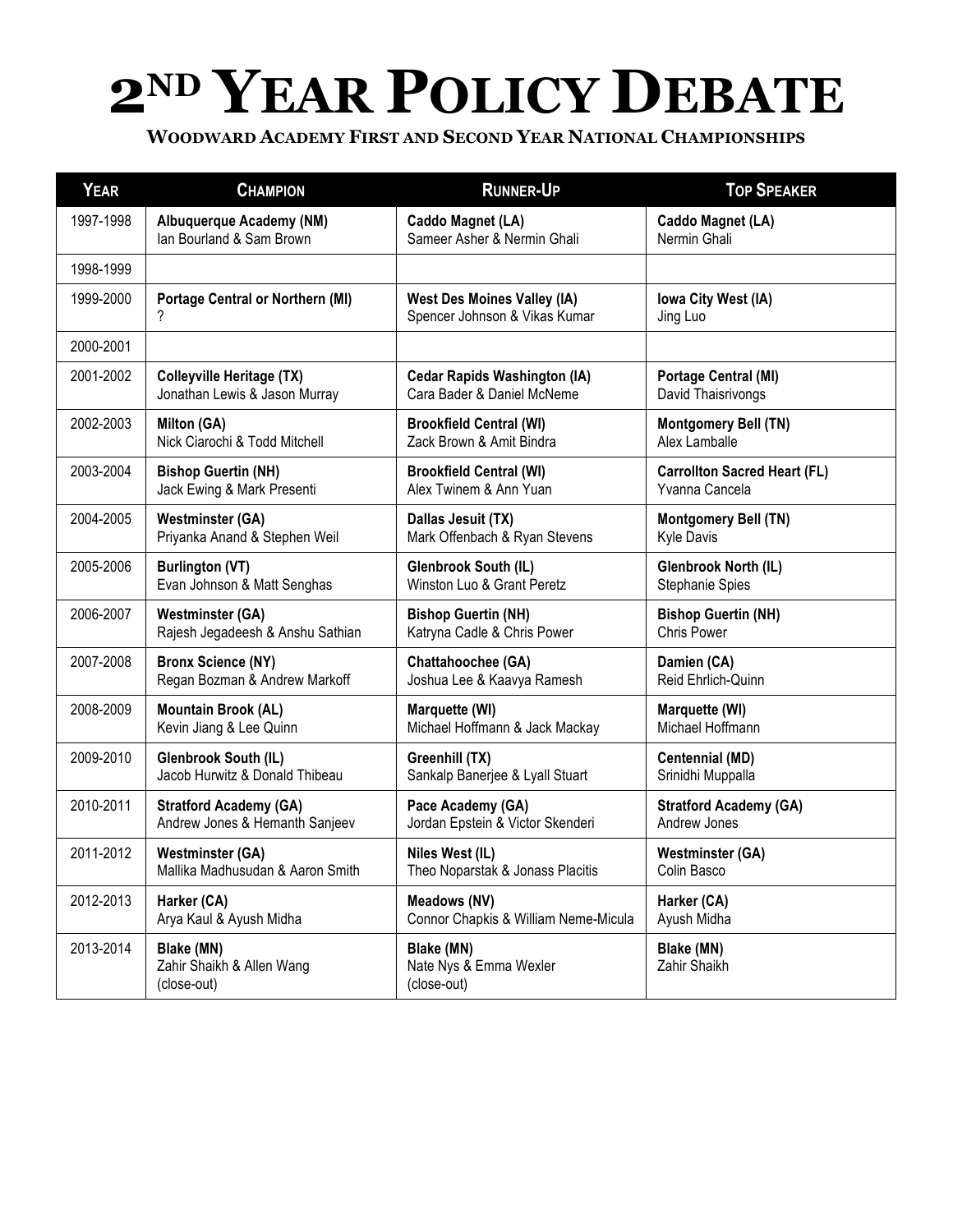## **1ST YEAR LINCOLN-DOUGLAS**

| <b>YEAR</b> | <b>CHAMPION</b>                            | <b>RUNNER-UP</b>                                         | <b>TOP SPEAKER</b>    |
|-------------|--------------------------------------------|----------------------------------------------------------|-----------------------|
| 2001-2002   | Cary Academy (NC)<br>?                     | Vestavia Hills (AL)<br>Ellen Yan                         |                       |
| 2002-2003   | <b>Houston Memorial (TX)</b><br>John Lewis | <b>Bishop Guertin (NH)</b><br>Anila Sinha                |                       |
| 2003-2004   | <b>Trinity Prep (FL)</b><br>Miles Brundage | <b>West Des Moines Valley (IA)</b><br><b>Molly Clark</b> |                       |
| 2004-2005   | <b>Bishop Guertin (NH)</b><br>Sumi Sinha   | Lake Highland (FL)<br>Stephen Campiai                    |                       |
| 2005-2006   | Lake Highland (FL)                         | <b>Bronx Science (NY)</b>                                | Lake Highland (FL)    |
|             | Alyson Promes                              | Saboor Sheerazi                                          | Alyson Promes         |
| 2006-2007   | <b>Bronx Science (NY)</b>                  | Meadows (NV)                                             | Meadows (NV)          |
|             | Stephanie Mazursky                         | <b>Nick Bratton</b>                                      | <b>Nick Bratton</b>   |
| 2007-2008   | Oak Mountain (AL)                          | Meadows (NV)                                             | <b>Meadows (NV)</b>   |
|             | Larry Liu                                  | Jordan LaMothe                                           | Jordan LaMothe        |
| 2008-2009   | Harvard-Westlake (CA)                      | Hockaday (TX)                                            | Hendrick Hudson (NY)  |
|             | Ben Sprung-Keyser                          | Mollie Cowger                                            | Sophie Ruff           |
| 2009-2010   | Lexington (MA)                             | Lexington (MA)                                           | Lexington (MA)        |
|             | Noah Star (close-out)                      | Paul Zhou (close-out)                                    | Noah Star             |
| 2010-2011   | Harvard-Westlake (CA)                      | Harvard-Westlake (CA)                                    | Harvard-Westlake (CA) |
|             | Tommy Choi (close-out)                     | Annie Kors (close-out)                                   | Julie Engle           |
| 2011-2012   | <b>Brentwood (CA)</b>                      | <b>Brentwood (CA)</b>                                    | <b>Brentwood (CA)</b> |
|             | Micah Rosen (close-out)                    | Jared Paul (close-out)                                   | Jacob Chorches        |
| 2012-2013   | Harvard-Westlake (CA)                      | Lexington (MA)                                           | Harvard-Westlake (CA) |
|             | Cameron Cohen                              | Linnea Warburton                                         | Cameron Cohen         |
| 2013-2014   | Harvard-Westlake (CA)                      | Harvard-Westlake (CA)                                    | Harvard-Westlake (CA) |
|             | Noah Simon (close-out)                     | Jesse Nadel (close-out)                                  | Noah Simon            |